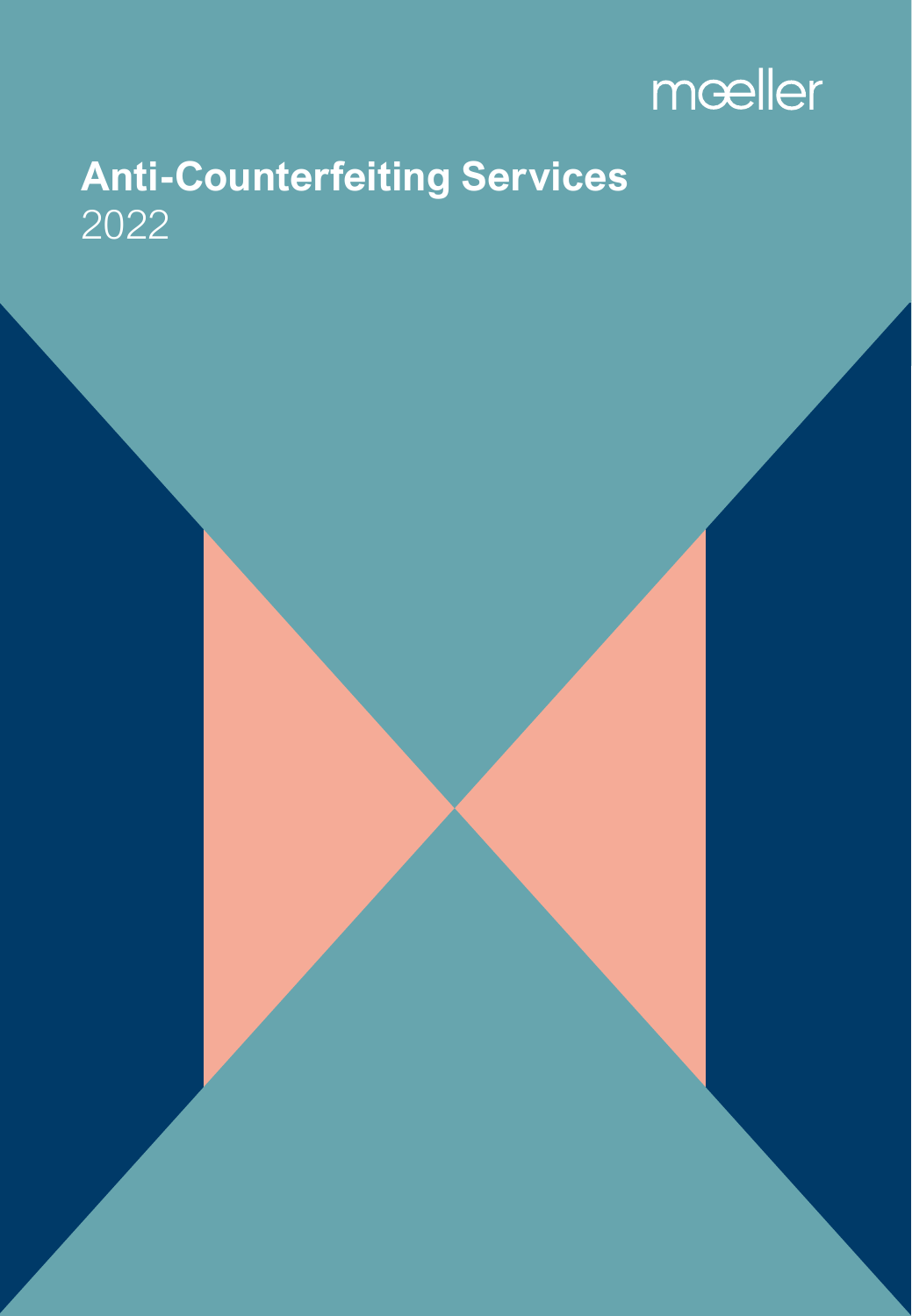# mœller

# **Anti-Counterfeiting Services**

- **A. Online Monitoring**
- **B. Supply Chain Intelligence**
- **C. Border Protection**
- **D. Domain Name Watching**
- **E. Training Seminars**



Client-centricity

We focus on satisfying our client's needs providing custom-made, practical and easy solutions at competitive costs.



### **Results orientation**

We operate with a pragmatic approach, prioritizing simplification in the execution and providing measurable outcomes.



Technology-driven

We are committed to the acquisition and development of innovative and creative techniques and procedures.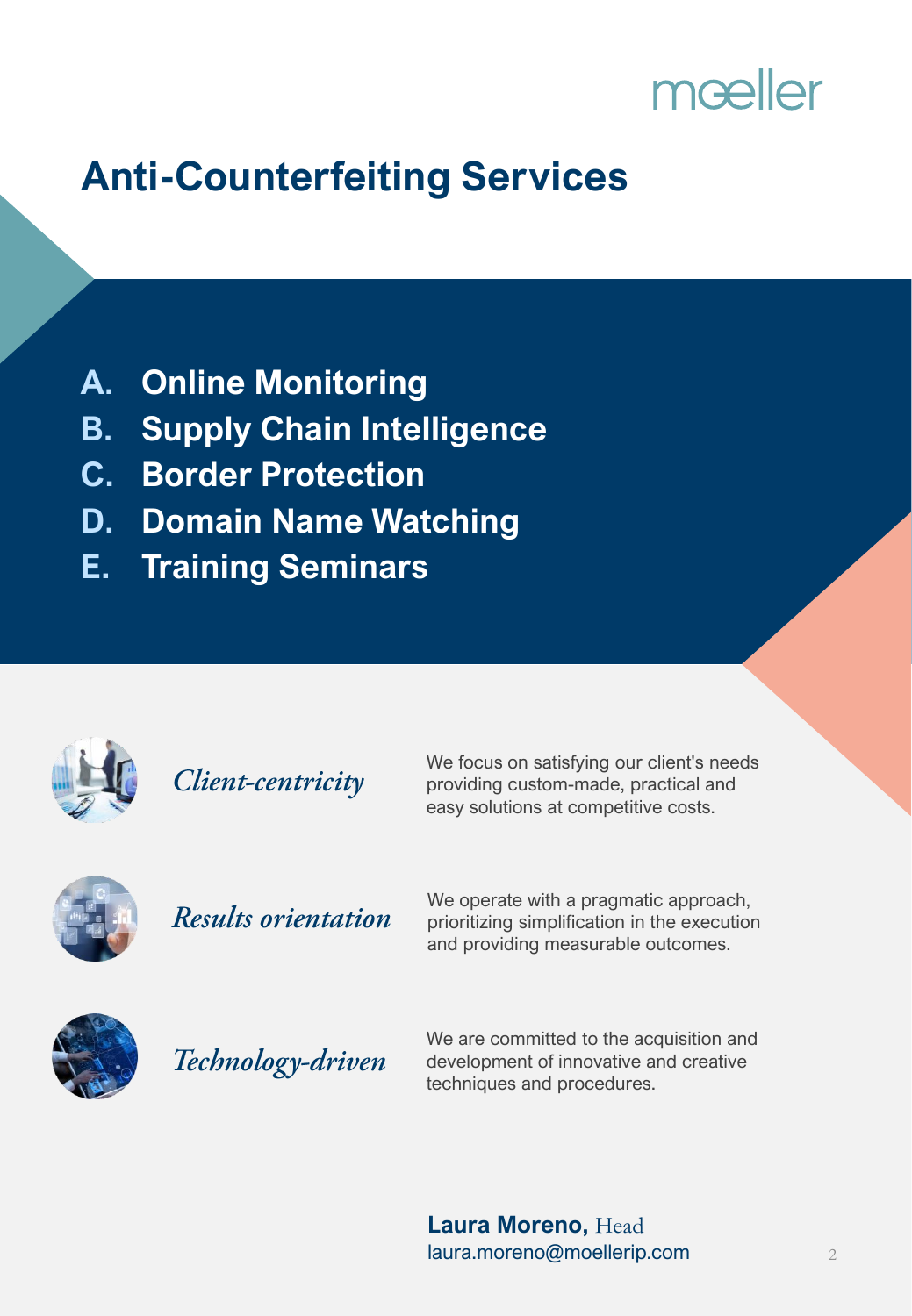### **Online Monitoring**

We protect your IP rights and profits by automatically finding and removing online counterfeits.

#### How it works? 01.

Our software detects infringements, removes them, and analyzes data to maximize results. Using powered search and image recognition technology, it identifies fakes across marketplaces and websites 24/7. It also uses machine learning that suggests new rules and keywords opportunities to optimize results.



- Protect your sales, trademark reputation, and your brand's exposure.
- Control your online presence from end to end.
- Reveal the infringer's identity and take impactful actions.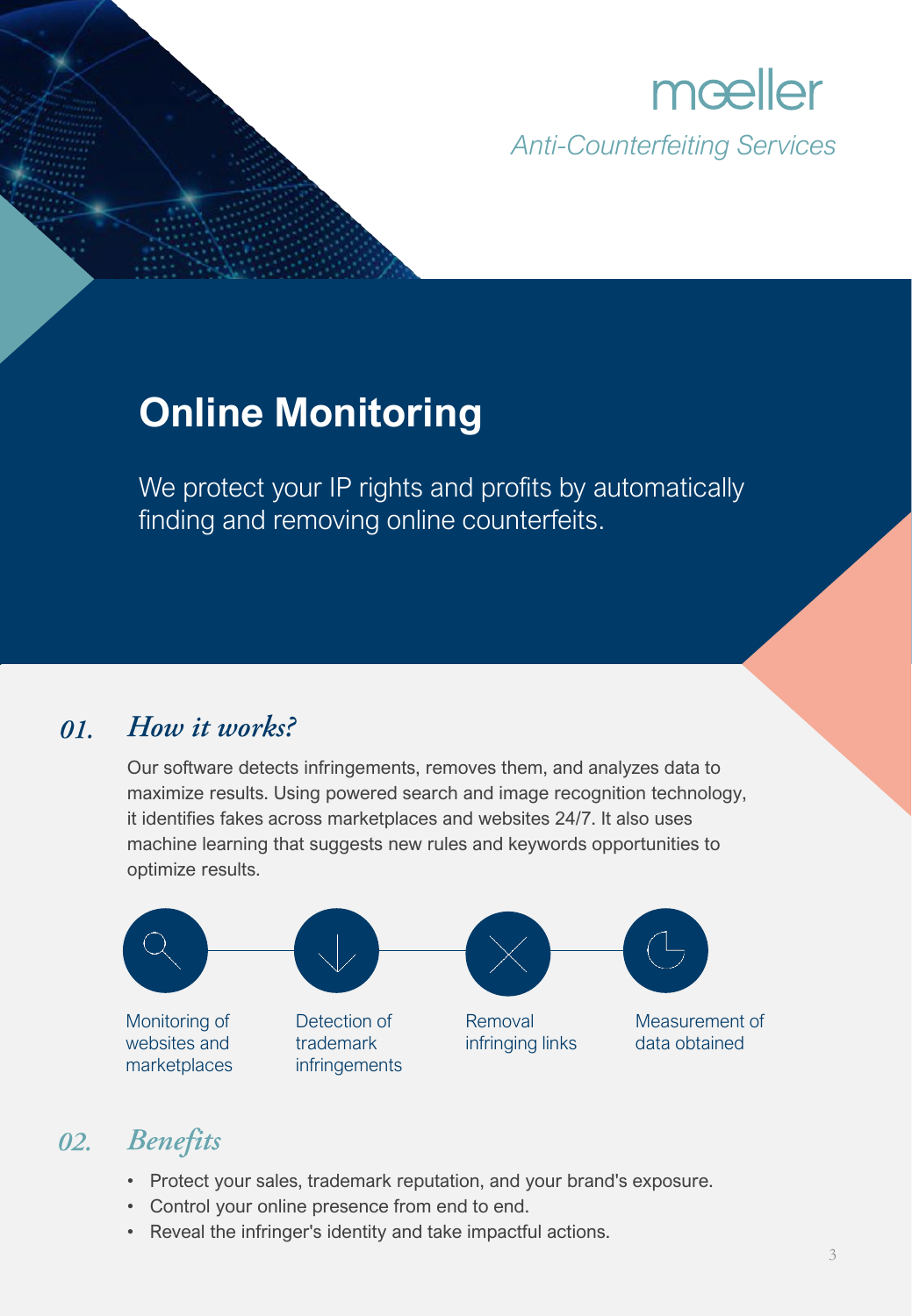

### **Supply Chain Intelligence**

We assist you in stopping counterfeiters early by uncovering their entire supply chain. We translate our web-based intelligence into concrete physical seizures and investigation.

#### How it works? 01.

We identify physical routes of counterfeit and parallel-trade by crosschecking shipment records with our OBP. We identify counterfeit manufacturers, importers and exporters, as well as the volume of their transactions, target countries, logistic providers and local shops.



- Identify illicit patterns and uncover the entire supply chain of counterfeits.
- Turn distribution incidents into actions, fast.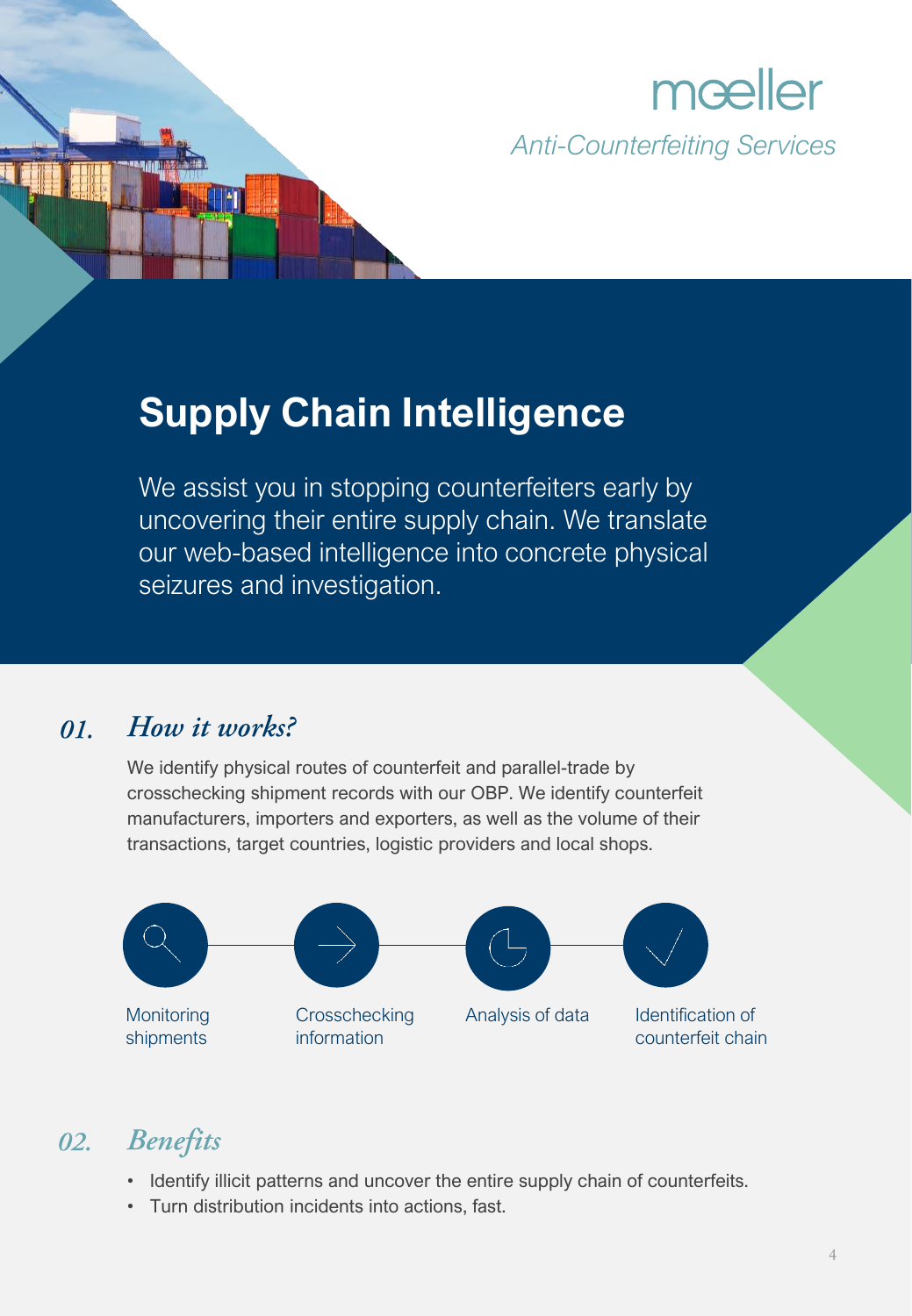

### **Border Protection**

We assure the recordal of your trademarks before Customs to identify infringing products and stop them.

#### How it works? 01.

We provide Customs authorities easy access to your trademark information, resulting in identification of fakes and infringed products. We submit a recordal application plus a guide to identify legitimates and infringing products. Allows the detection, seizure and destruction of counterfeit goods.



- Minimize IP infringements in importation.
- Stop counterfeits from entering a market.
- Discourage counterfeiters from defying your trademarks.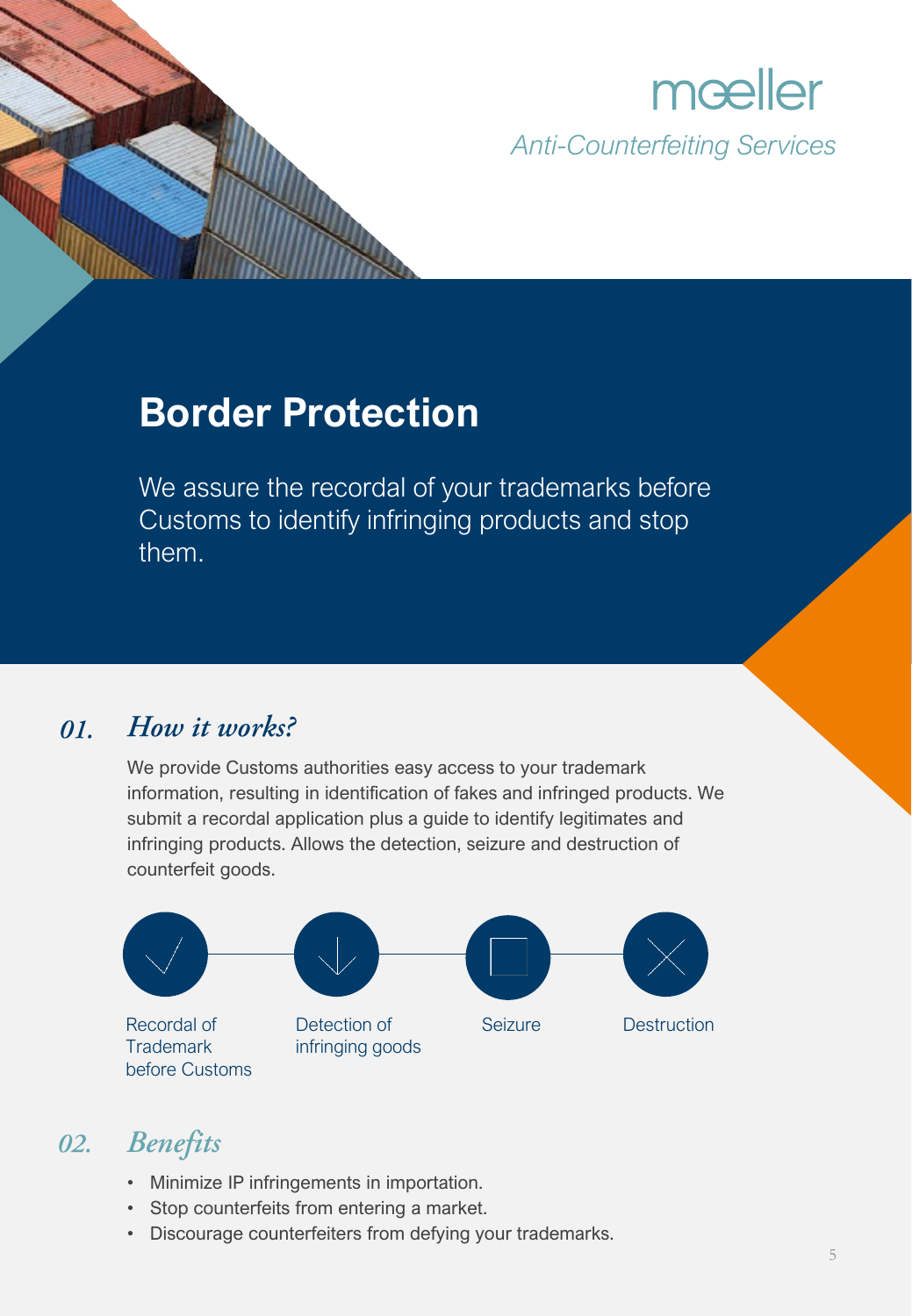# **Domain Name Watching and Recovery**

We help you prevent misappropriations and infringements by finding identical and confusingly similar domain names.

#### How it works? 01.

We conduct database revisions with polished algorithms that provide an initial report, which is revised by our experts. We send you a report with the most relevant domain names. With our professional services in connection to the domain name disclosed, we will assist you in the recovery procedure.



- Surveille any possible conflict with new domain names worldwide.
- Have monthly reports on findings and our suggested enforcement actions to take.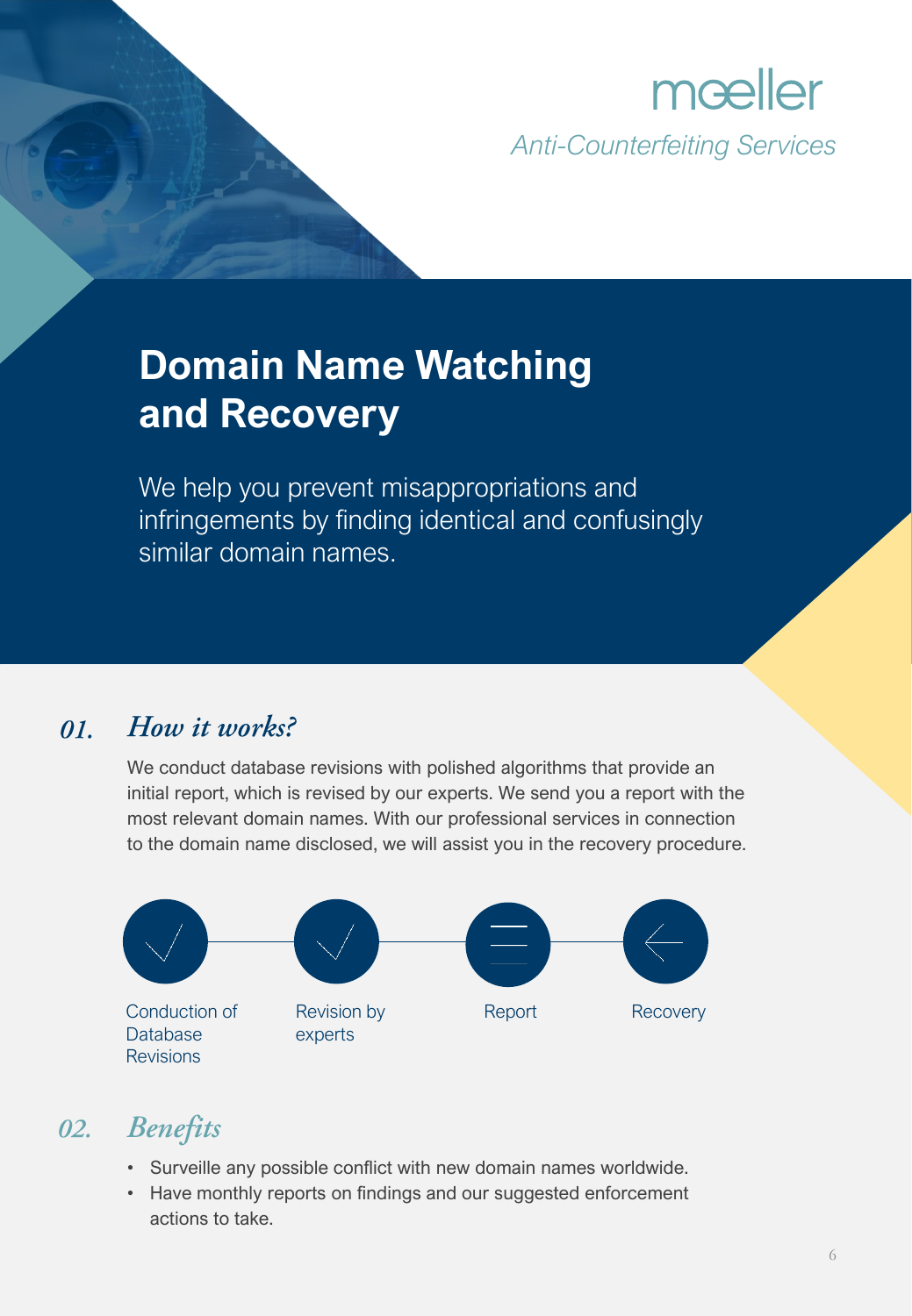

### **Training Seminars**

We provide enforcement authorities with necessary resources and training in the fight against counterfeiting of your trademarks.

#### How it works? 01.

Our training seminars instruct public sector actors in the identification of fakes and how to act against infringers. We train on how to distinguish counterfeits from legitimate goods of your brand. We gather and disclose case-law of infringement cases applicable to issues your trademark might be facing in their jurisdictions.



#### $02.$ **Benefits**

- Minimize IP infringements in importation.
- Stop counterfeits from entering a market.
- Discourage counterfeiters from defying your trademarks.